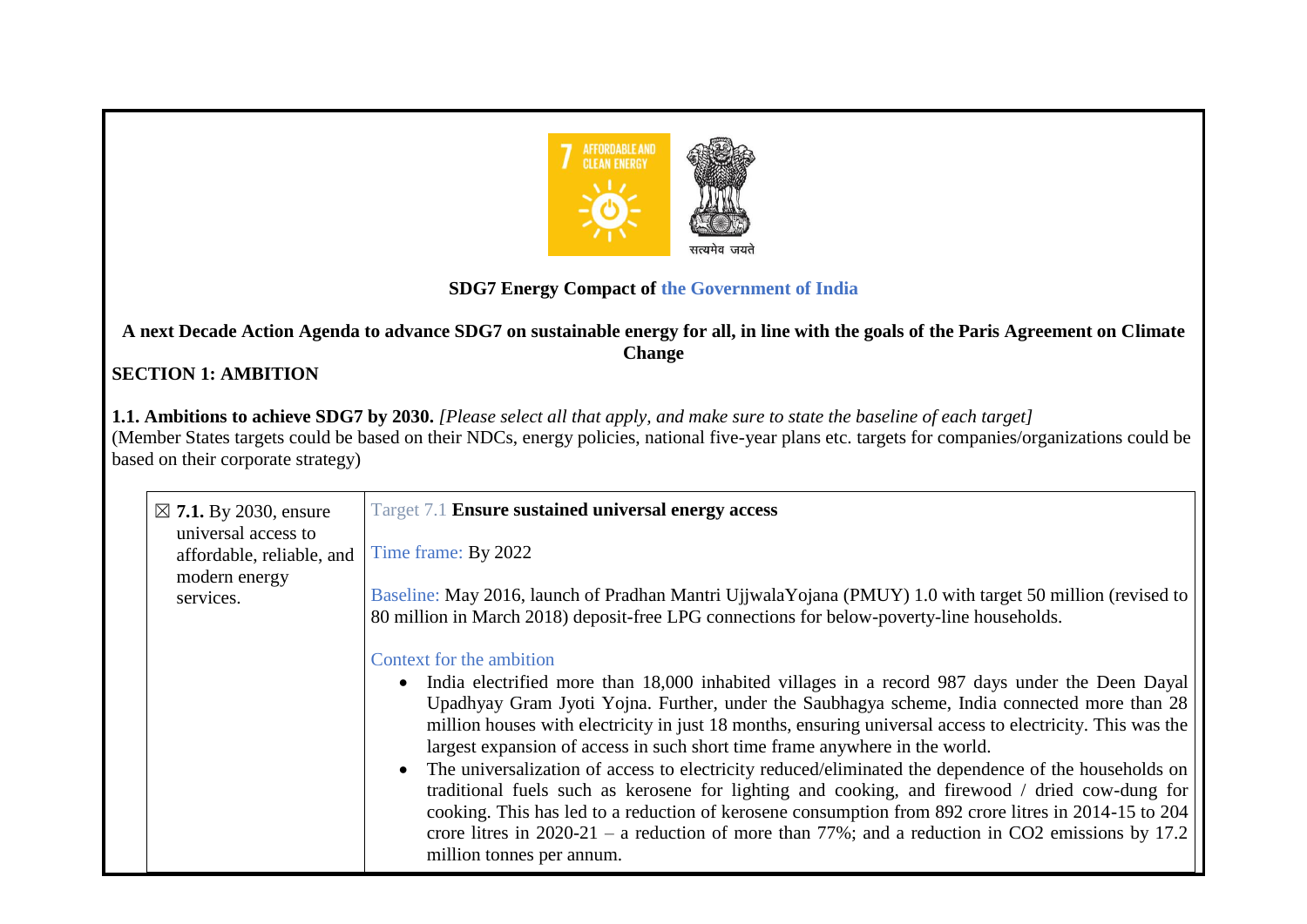|                                                                                                                   | To ensure universal access to clean cooking fuel, India's Union Budget FY 2021-22 provided for an<br>additional 10 million deposit-free LPG connections under the PMUY 2.0 scheme for those low-<br>income families who could not be covered under the first phase of PMUY. This will include first<br>refill and a hotplate free of cost.<br>PMUY 1.0, launched in May 2016 aimed to provide LPG connections to 50 million women members<br>of below-poverty-line (BPL) households. PMUY 1.0 target was expanded in March 2018 to 80<br>million LPG connections, which was achieved in August 2019, seven months ahead of schedule.<br>The LPG connections released under PMUY 1.0 have helped increase LPG coverage in India from<br>61.9 % as on 1 April 2016 to 99.5% as on 1 January 2021. PMUY 2.0 will help India move closer to<br>100% LPG coverage, ensuring universal access to clean cooking fuel.<br>The objective is to make LPG as a clean cooking fuel available to rural and deprived households<br>which otherwise use traditional cooking fuels such as firewood, coal, cow-dung cakes, etc. which<br>have detrimental impacts on the health of the women, family members, and the environment.                                                      |
|-------------------------------------------------------------------------------------------------------------------|-------------------------------------------------------------------------------------------------------------------------------------------------------------------------------------------------------------------------------------------------------------------------------------------------------------------------------------------------------------------------------------------------------------------------------------------------------------------------------------------------------------------------------------------------------------------------------------------------------------------------------------------------------------------------------------------------------------------------------------------------------------------------------------------------------------------------------------------------------------------------------------------------------------------------------------------------------------------------------------------------------------------------------------------------------------------------------------------------------------------------------------------------------------------------------------------------------------------------------------------------------------------------|
| $\boxtimes$ 7.2. By 2030, increase<br>substantially the share<br>of renewable energy in<br>the global energy mix. | Target 7.2.1 Increase the renewable energy installed capacity to 450 GW by 2030<br>Time frame: 2030<br>Baseline: India's installed renewable energy (RE) capacity (excluding large hydro above 25 MW) as on 31 <sup>st</sup><br>August 2021: 100.68 GW<br>Context for the ambition<br>• One of India's Nationally Determined Contributions at the CoP21 Paris Agreement is to achieve 40%<br>share of non-fossil-fuel based installed capacity by 2030.<br>India's installed non-fossil fuel based capacity today stands at more than 153 GW, which equates to more<br>than 39% share of total installed power generation capacity as of August 2021. 62 GW of additional<br>renewable energy capacity is already under implementation and 29 GW is under bidding.<br>• India has raised its ambition and enhanced its target to 450 GW of renewables based capacity by 2030.<br>India's renewable energy basket includes solar, wind, bioenergy, hydropower and emerging areas such as<br>green hydrogen, geothermal, etc.<br>Target 7.2.2: Develop and implement a National Hydrogen Energy Mission to scale up green hydrogen<br>production and utilization across multiple sectors, with a target of ~1 million tonnes annual green<br>hydrogen production by 2030. |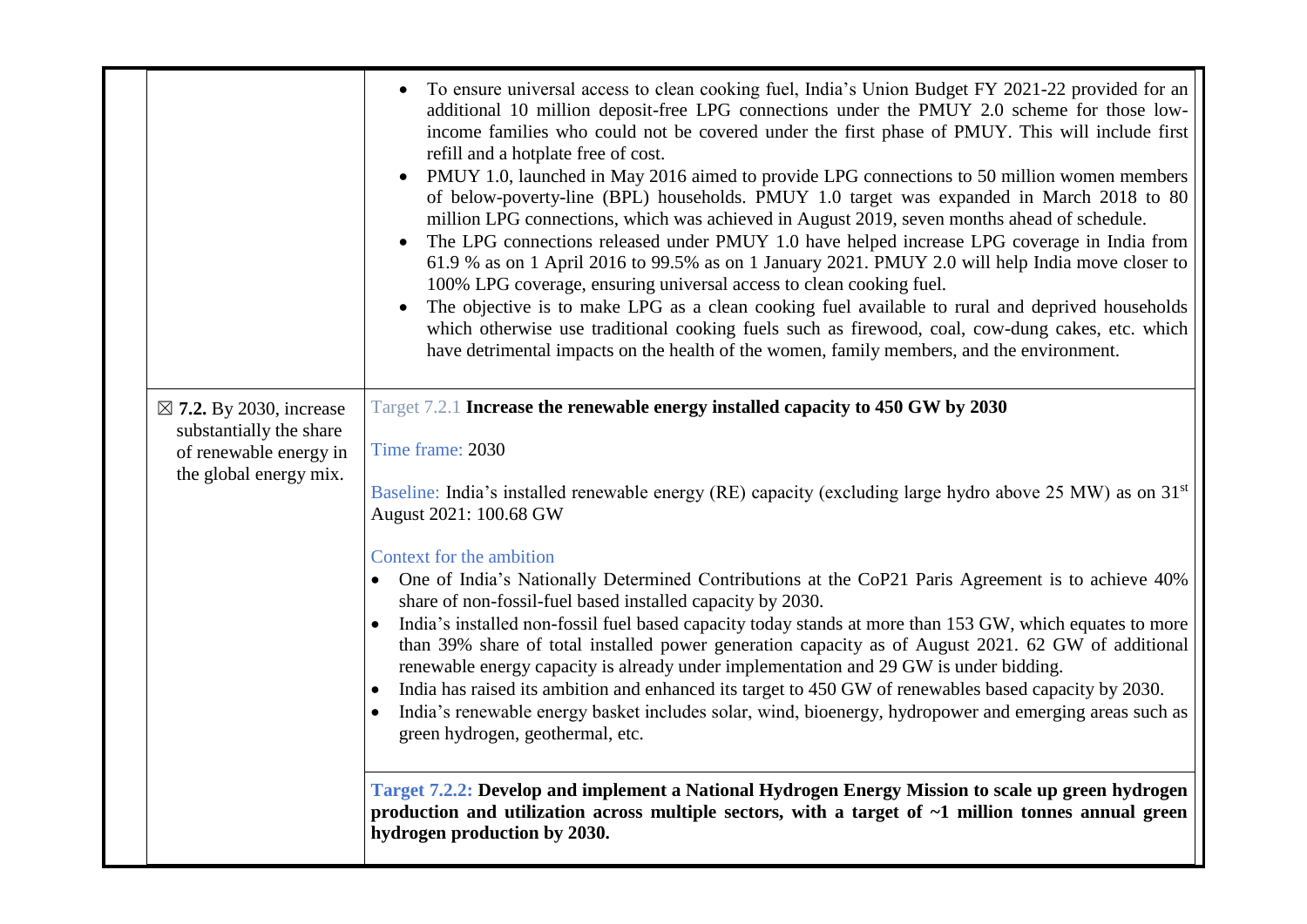| Time frame: 2030                                                                                                                                                                                                                                                                                                                                                                                                                                                                                                                                                                                                                          |
|-------------------------------------------------------------------------------------------------------------------------------------------------------------------------------------------------------------------------------------------------------------------------------------------------------------------------------------------------------------------------------------------------------------------------------------------------------------------------------------------------------------------------------------------------------------------------------------------------------------------------------------------|
| Baseline: Launch of the National Hydrogen Energy Mission in 2021                                                                                                                                                                                                                                                                                                                                                                                                                                                                                                                                                                          |
| Context for the ambition:<br>Prime Minister of India, on 15th August 2021, had announced the launch of National Hydrogen Mission<br>with a target to make India a global hub for production as well as exporting green hydrogen.<br>The Ministry of New and Renewable Energy, Government of India is developing a National Hydrogen<br>Energy Mission to scale up green hydrogen production and utilization across multiple sectors.<br>The Mission will support development and commercialization of green hydrogen technologies with an<br>aim to reduce dependence on imported fossil fuels and enable decarbonization of the economy. |
| Target 7.2.3: Production Linked Incentive (PLI) Scheme for high-efficiency solar modules to create an<br>additional 10,000 MW of integrated solar PV manufacturing capacity by 2025.                                                                                                                                                                                                                                                                                                                                                                                                                                                      |
| Timeframe: 2025                                                                                                                                                                                                                                                                                                                                                                                                                                                                                                                                                                                                                           |
| Baseline: 5.7 GW solar module manufacturing capacity in 2015.                                                                                                                                                                                                                                                                                                                                                                                                                                                                                                                                                                             |
| Context for the ambition<br>The Union Cabinet approved the Production Linked Incentive (PLI) Scheme in November 2020. It feeds<br>into India's plans to install 450 GW renewable energy capacity by 2030.<br>This would improve India's clean energy ecosystem through increased manufacturing capacity,<br>investments in R&D and process improvements to achieve higher Solar PV module efficiencies.                                                                                                                                                                                                                                   |
| Target 7.2.4: Create production capacity for 15 million metric tonnes (MMT) of compressed biogas<br>(CBG) by 2024.                                                                                                                                                                                                                                                                                                                                                                                                                                                                                                                        |
| Time frame: 2024                                                                                                                                                                                                                                                                                                                                                                                                                                                                                                                                                                                                                          |
| Baseline: Launch of national Sustainable Alternative Towards Affordable Transportation (SATAT) initiative<br>in October 2018 to promote compressed biogas (CBG).                                                                                                                                                                                                                                                                                                                                                                                                                                                                          |
| Context for the ambition<br>The Government of India launched the SATAT initiative in October 2018 to promote CBG as an                                                                                                                                                                                                                                                                                                                                                                                                                                                                                                                    |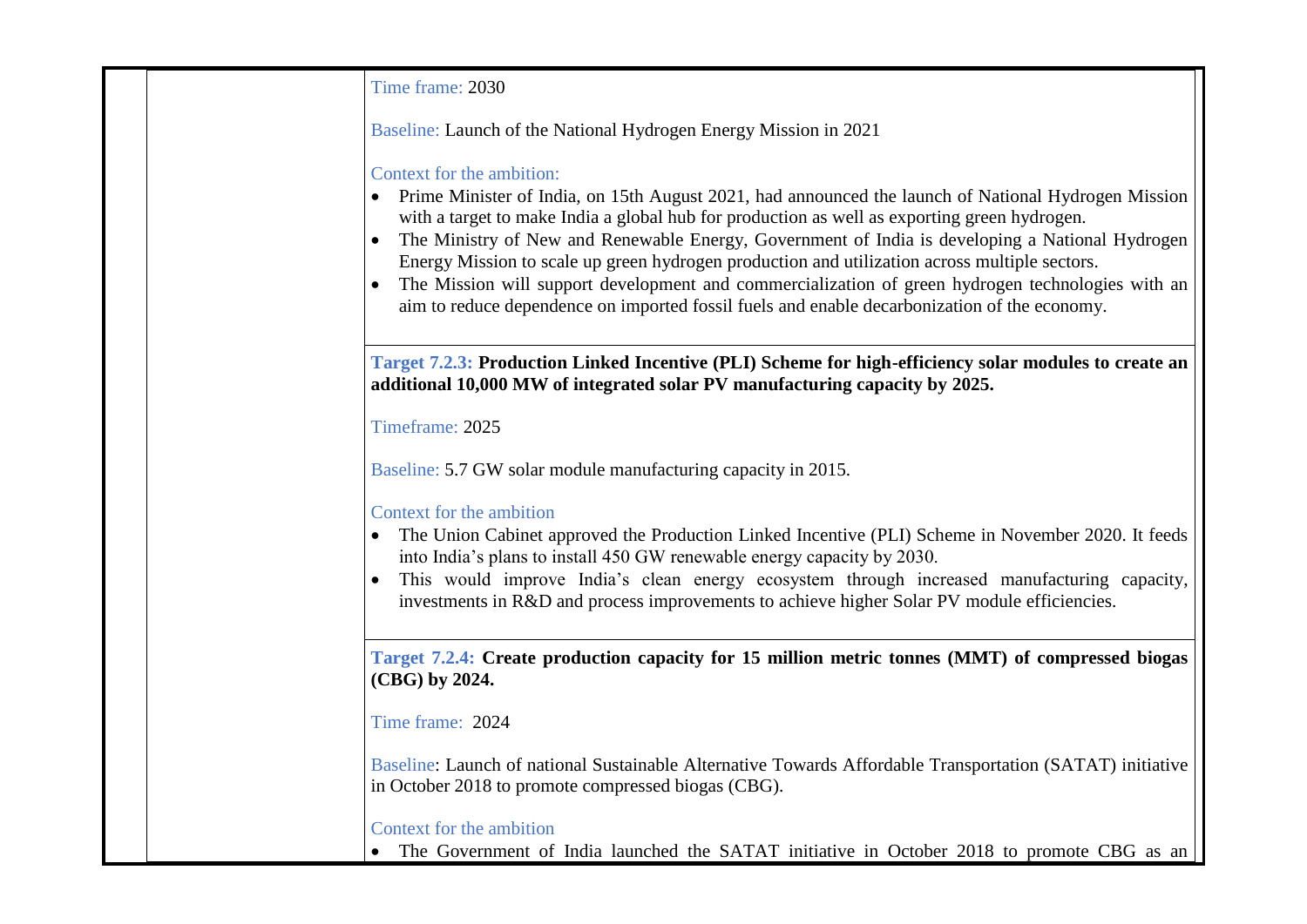|                                                        | alternative green transport fuel. The initiative will also help in efficient management of biomass and<br>organic waste such as municipal waste, forest residues, and agri-waste including animal-husbandry and<br>marine waste.<br>CBG will replace a proportion of fossil based natural gas in transport sector.<br>Reduced dependence on fossil based natural gas will lead to reduced imports, increased energy security,<br>greater utilisation of organic wastes, and lower emissions. |
|--------------------------------------------------------|----------------------------------------------------------------------------------------------------------------------------------------------------------------------------------------------------------------------------------------------------------------------------------------------------------------------------------------------------------------------------------------------------------------------------------------------------------------------------------------------|
|                                                        | Target 7.2.5: Achieve 20% ethanol blending in petrol by Ethanol Supply Year (ESY) 2025-26.                                                                                                                                                                                                                                                                                                                                                                                                   |
|                                                        | Time frame: By ESY2025-26                                                                                                                                                                                                                                                                                                                                                                                                                                                                    |
|                                                        | Baseline: Between $2 - 2.5\%$ ethanol blending in petrol in ESY 2014-15                                                                                                                                                                                                                                                                                                                                                                                                                      |
|                                                        | Context for the ambition                                                                                                                                                                                                                                                                                                                                                                                                                                                                     |
|                                                        | The roadmap for sugarcane-derived ethanol blending in India 2020-25 was released on 5 June 2021, with<br>notification dated 2 June 2021, to make E20 fuel available by April 2023.                                                                                                                                                                                                                                                                                                           |
|                                                        | India is promoting ethanol as an indigenous, non-polluting and virtually inexhaustible biofuel to reduce<br>import of crude oil and reduce fossil fuel-based carbon emissions.                                                                                                                                                                                                                                                                                                               |
| $\boxtimes$ 7.3. By 2030, double<br>the global rate of | Target 7.3.1: Enhance energy efficiency in agriculture, buildings, industries and transportation sectors<br>while also promoting energy efficient appliances/equipment                                                                                                                                                                                                                                                                                                                       |
| improvement in energy<br>efficiency.                   | Time frame: 2030                                                                                                                                                                                                                                                                                                                                                                                                                                                                             |
|                                                        | Baseline: Implementation of the National Mission for Enhanced Energy Efficiency (NMEEE) in 2015.                                                                                                                                                                                                                                                                                                                                                                                             |
|                                                        | Context for the ambition:                                                                                                                                                                                                                                                                                                                                                                                                                                                                    |
|                                                        | India's Nationally Determined Contribution at the CoP21 Paris Agreement includes reducing its share of<br>emissions intensity of its GDP by 33-35% over 2005 levels by 2030. India has already achieved emission<br>reduction of 28% over 2005 levels and at this pace, it is all set to exceed its NDC commitments before<br>2030.                                                                                                                                                          |
|                                                        | The National Mission for Enhanced Energy Efficiency (NMEEE), one of the key components of the<br>National Action Plan on Climate Change (NAPCC), focuses on achieving energy efficiency in all sectors<br>of economy with substantial potential for improvement.                                                                                                                                                                                                                             |
|                                                        | The revised NMEEE – the Roadmap of Sustainable and Holistic Approach to National Energy Efficiency                                                                                                                                                                                                                                                                                                                                                                                           |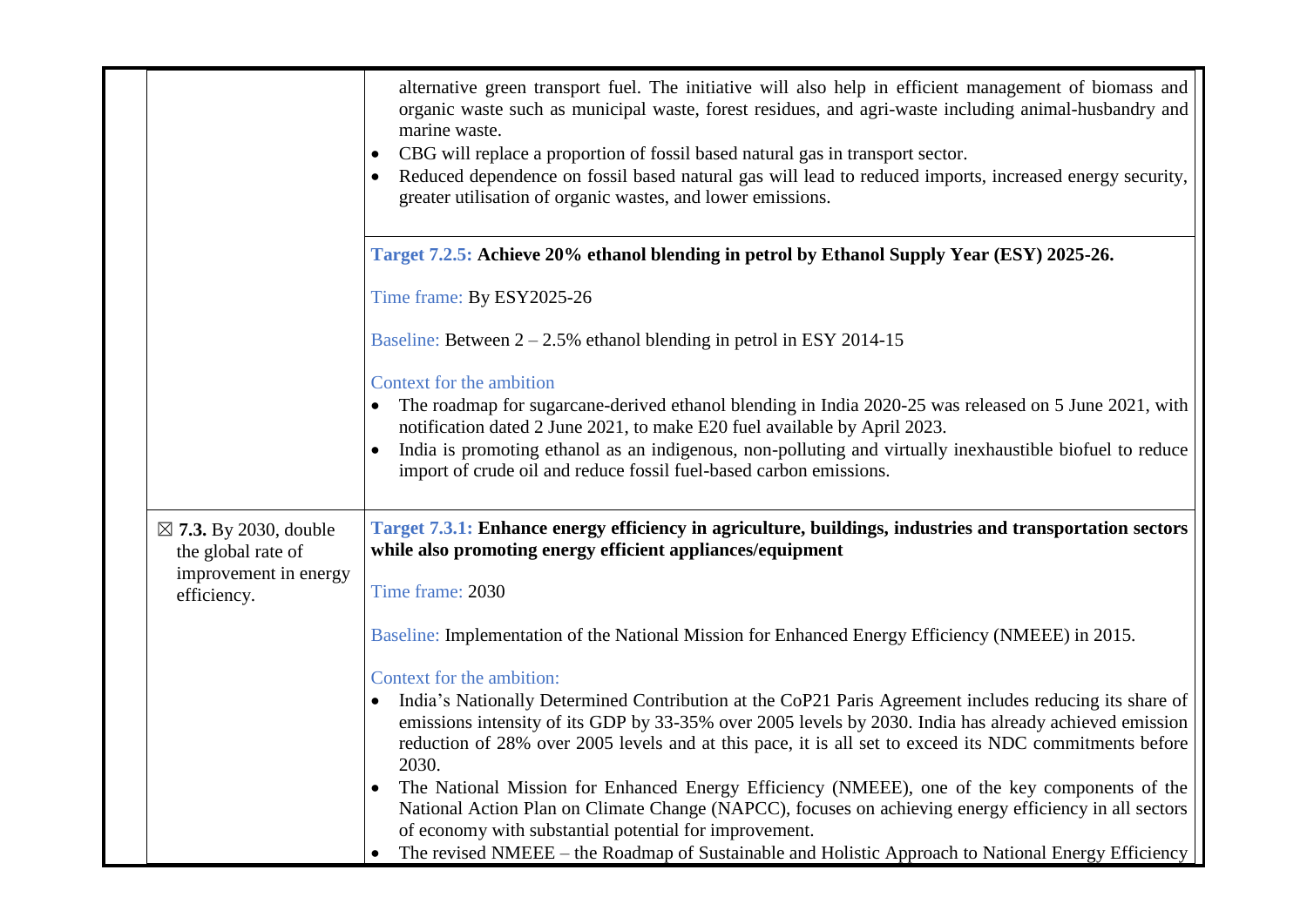|                             | (ROSHANEE), released in 2019, includes all current and potential areas of energy efficiency in each<br>sector.<br>The Bureau of Energy Efficiency (BEE) of the Ministry of Power is the implementing agency for<br>ROSHANEE. Enhanced energy efficiency will lead to lower energy consumption across agriculture,<br>buildings, industries and transportation and concomitant mitigation of GHG emissions.<br>Under the unique Perform, Achieve and Trade (PAT) scheme, energy efficiency targets are set for<br>$\bullet$<br>industry. If they achieve higher efficiencies than their targets, they get Energy Savings Certificates<br>(ESCerts) equivalent to the extra efficiencies generated. The ESCerts are purchased by industries falling<br>short of their Energy Efficiency target in a particular year. These ESCerts are tradable on the Power<br>exchange. The PAT scheme has resulted in energy savings of 23 Million Tonne of Oil Equivalent<br>(MTOE) and accounted for emission reduction of 102 million tonnes of CO2 per annum.<br>Under its Street Lighting National Program (SLNP), India will replace all its streetlights with LED<br>$\bullet$<br>streetlights. Under the program, more than 12.18 million LED streetlights have been installed across<br>India. This has resulted in an estimated energy savings of 8.18 billion kWh per year with avoided peak<br>demand of $\sim$ 1,364 MW and estimated GHG emission reduction of 5.64 million tonnes CO2 per year.<br>The Standards & Labelling (S&L) programme, launched in 2006, aims to inform consumers about the<br>$\bullet$<br>energy and cost savings potential of adopting energy-efficient products. The programme targets the<br>display of energy performance labels ('Star labels') on select appliances and equipment, and lays down<br>minimum energy performance standards. Starting with 10 appliances/ equipment in 2009, the programme<br>now covers 28 appliances/equipment; over 15,000 models have been awarded comparative Star labels.<br>This has resulted in reduction of CO2 emissions by 55.0 million tonnes per annum.<br>The Government of India launched the Energy Conservation Building Code 2017 (ECBC) in June, 2017<br>$\bullet$<br>for large commercial buildings with connected load of 100 kW and above or 120 kVA and above.<br>Subsequently, the government also launched the Eco-Niwas Samhita 2018 (now Eco-Niwas Samhita<br>2021), the ECBC for residential buildings, to push for energy efficiency in the residential sector. |
|-----------------------------|----------------------------------------------------------------------------------------------------------------------------------------------------------------------------------------------------------------------------------------------------------------------------------------------------------------------------------------------------------------------------------------------------------------------------------------------------------------------------------------------------------------------------------------------------------------------------------------------------------------------------------------------------------------------------------------------------------------------------------------------------------------------------------------------------------------------------------------------------------------------------------------------------------------------------------------------------------------------------------------------------------------------------------------------------------------------------------------------------------------------------------------------------------------------------------------------------------------------------------------------------------------------------------------------------------------------------------------------------------------------------------------------------------------------------------------------------------------------------------------------------------------------------------------------------------------------------------------------------------------------------------------------------------------------------------------------------------------------------------------------------------------------------------------------------------------------------------------------------------------------------------------------------------------------------------------------------------------------------------------------------------------------------------------------------------------------------------------------------------------------------------------------------------------------------------------------------------------------------------------------------------------------------------------------------------------------------------------------------------------------------------------------------------------------------------------------------------------------------------------------------------------------------------------------------------|
|                             |                                                                                                                                                                                                                                                                                                                                                                                                                                                                                                                                                                                                                                                                                                                                                                                                                                                                                                                                                                                                                                                                                                                                                                                                                                                                                                                                                                                                                                                                                                                                                                                                                                                                                                                                                                                                                                                                                                                                                                                                                                                                                                                                                                                                                                                                                                                                                                                                                                                                                                                                                          |
|                             | 1.2. Other ambitions in support of SDG7 by 2030 and net-zero emissions by 2050. [Please describe below e.g., coal phase out or reforming                                                                                                                                                                                                                                                                                                                                                                                                                                                                                                                                                                                                                                                                                                                                                                                                                                                                                                                                                                                                                                                                                                                                                                                                                                                                                                                                                                                                                                                                                                                                                                                                                                                                                                                                                                                                                                                                                                                                                                                                                                                                                                                                                                                                                                                                                                                                                                                                                 |
| fossil fuel subsidies etc.] |                                                                                                                                                                                                                                                                                                                                                                                                                                                                                                                                                                                                                                                                                                                                                                                                                                                                                                                                                                                                                                                                                                                                                                                                                                                                                                                                                                                                                                                                                                                                                                                                                                                                                                                                                                                                                                                                                                                                                                                                                                                                                                                                                                                                                                                                                                                                                                                                                                                                                                                                                          |
| Target: N/A                 |                                                                                                                                                                                                                                                                                                                                                                                                                                                                                                                                                                                                                                                                                                                                                                                                                                                                                                                                                                                                                                                                                                                                                                                                                                                                                                                                                                                                                                                                                                                                                                                                                                                                                                                                                                                                                                                                                                                                                                                                                                                                                                                                                                                                                                                                                                                                                                                                                                                                                                                                                          |
| Time frame:                 |                                                                                                                                                                                                                                                                                                                                                                                                                                                                                                                                                                                                                                                                                                                                                                                                                                                                                                                                                                                                                                                                                                                                                                                                                                                                                                                                                                                                                                                                                                                                                                                                                                                                                                                                                                                                                                                                                                                                                                                                                                                                                                                                                                                                                                                                                                                                                                                                                                                                                                                                                          |
| Baseline:                   |                                                                                                                                                                                                                                                                                                                                                                                                                                                                                                                                                                                                                                                                                                                                                                                                                                                                                                                                                                                                                                                                                                                                                                                                                                                                                                                                                                                                                                                                                                                                                                                                                                                                                                                                                                                                                                                                                                                                                                                                                                                                                                                                                                                                                                                                                                                                                                                                                                                                                                                                                          |
| Context for the ambition:   |                                                                                                                                                                                                                                                                                                                                                                                                                                                                                                                                                                                                                                                                                                                                                                                                                                                                                                                                                                                                                                                                                                                                                                                                                                                                                                                                                                                                                                                                                                                                                                                                                                                                                                                                                                                                                                                                                                                                                                                                                                                                                                                                                                                                                                                                                                                                                                                                                                                                                                                                                          |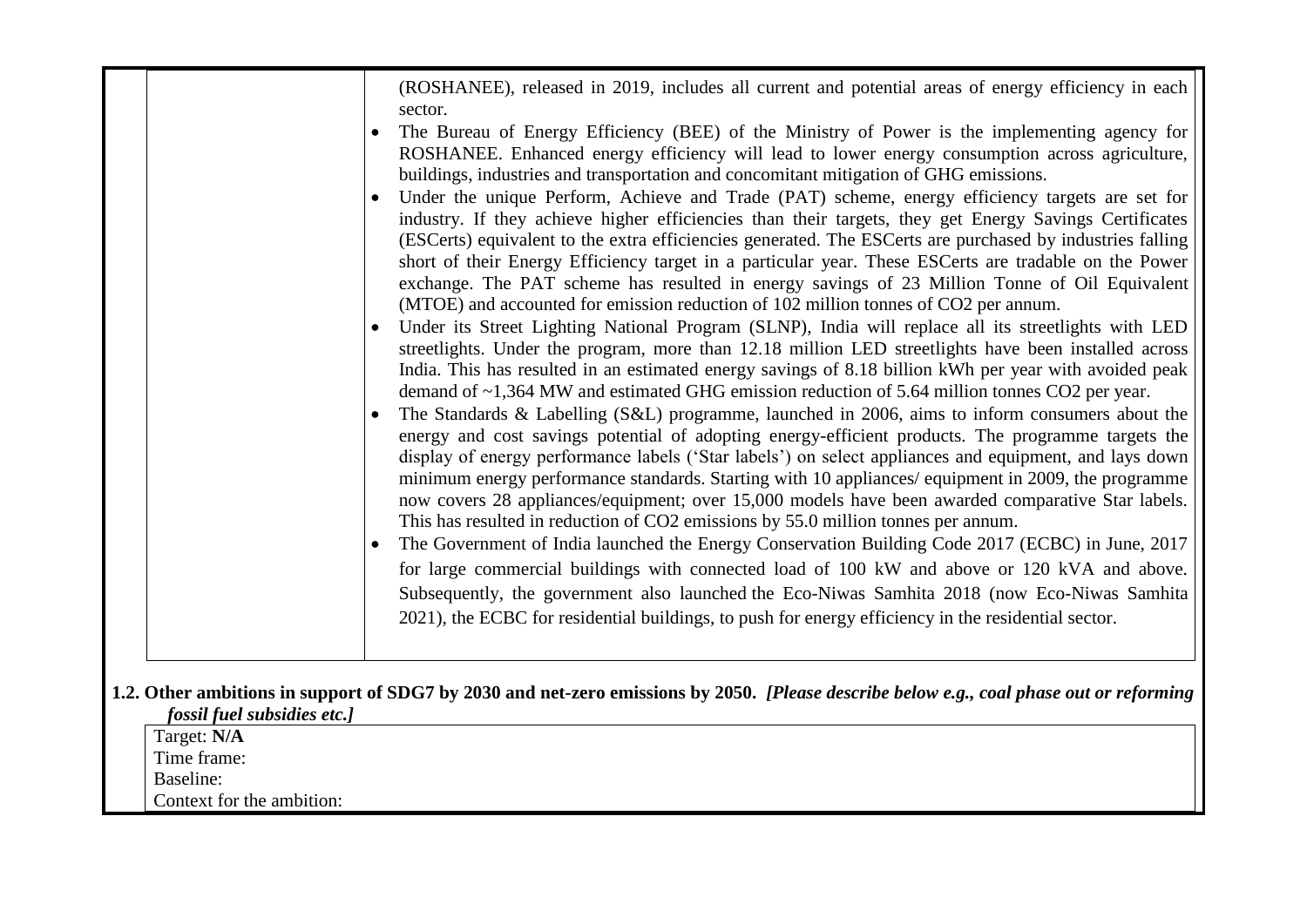# SECTION 2: ACTIONS TO ACHIEVE THE AMBITION

2.1. Please add at least one key action for each of the elaborated ambition(s) from section 1. *[Please add rows as needed].*

| Description of action (please specify for which ambition from Section 1)                                          | Start and end date |
|-------------------------------------------------------------------------------------------------------------------|--------------------|
| Target 7.1 Ensure sustained universal energy access                                                               | $2021 - 2022$      |
| Action: Distribution of LPG through public sector Oil Marketing Companies, with special registration facilities   |                    |
| for migrant families.                                                                                             |                    |
| Description of action (please specify for which ambition from Section 1)                                          | Start and end date |
| Target 7.2.1 Increase the renewable energy installed capacity to 450 GW by 2030                                   | $2021 - 2030$      |
| Action: Several national and subnational programmes to promote utility-scale solar and wind generation; rooftop   |                    |
| solar installations; distributed renewable energy systems such as mini/micro-grids for agriculture, productive    |                    |
| livelihood applications and communities; off-grid installations for remote areas; bioenergy and cogeneration      |                    |
| plants; small and large hydropower projects; innovative systems such as round-the-clock power and wind-solar      |                    |
| hybrid models; and emerging areas such as green hydrogen.                                                         |                    |
| Description of action (please specify for which ambition from Section 1)                                          | Start and end date |
| Target 7.2.2: Develop and implement a National Hydrogen Energy Mission to scale up green hydrogen                 | $2023 - 2030$      |
| production and utilization across multiple sectors, with a target of $\sim$ 1 million tonnes annual green         |                    |
| hydrogen production by 2030.                                                                                      |                    |
| Action: The proposed Mission will focus on creation of demand and market instruments, incentivising indigenous    |                    |
| manufacturing, development of the policy and regulatory framework, support for production and supply              |                    |
| infrastructure, and public-private partnership in R&D for green hydrogen.                                         |                    |
| Description of action (please specify for which ambition from Section 1)                                          | Start and end date |
| Target 7.2.3: Production Linked Incentive (PLI) Scheme for high-efficiency solar modules to create an             | $2020 - 2025$      |
| additional 10,000 MW of integrated solar PV manufacturing capacity by 2025.                                       |                    |
| Action: The PLI scheme for high-efficiency solar modules is being implemented nationwide by the Ministry of       |                    |
| New and Renewable Energy via the Indian Renewable Energy Development Agency (IREDA). Beneficiaries will           |                    |
| be selected by a transparent bidding process.                                                                     |                    |
|                                                                                                                   |                    |
| Description of action (please specify for which ambition from Section 1)                                          | Start and end date |
| Target 7.2.4: Create production capacity for 15 million metric tonnes (MMT) of compressed biogas (CBG)            | $2018 - 2024$      |
| by 2024.                                                                                                          |                    |
| Action: The SATAT initiative envisages the setting up of infrastructure and supply chain for 15 MMT of CBG by     |                    |
| 2024. As part of the scheme, public sector oil and gas marketing companies are inviting Expressions of Interest   |                    |
| (EoI) for procurement of CBG on long term basis. The Reserve Bank of India (RBI) has included CBG plants in       |                    |
| Priority Sector Lending. Central Financial Assistance or subsidy is available to set up CBG plants to promote new |                    |
| projects.                                                                                                         |                    |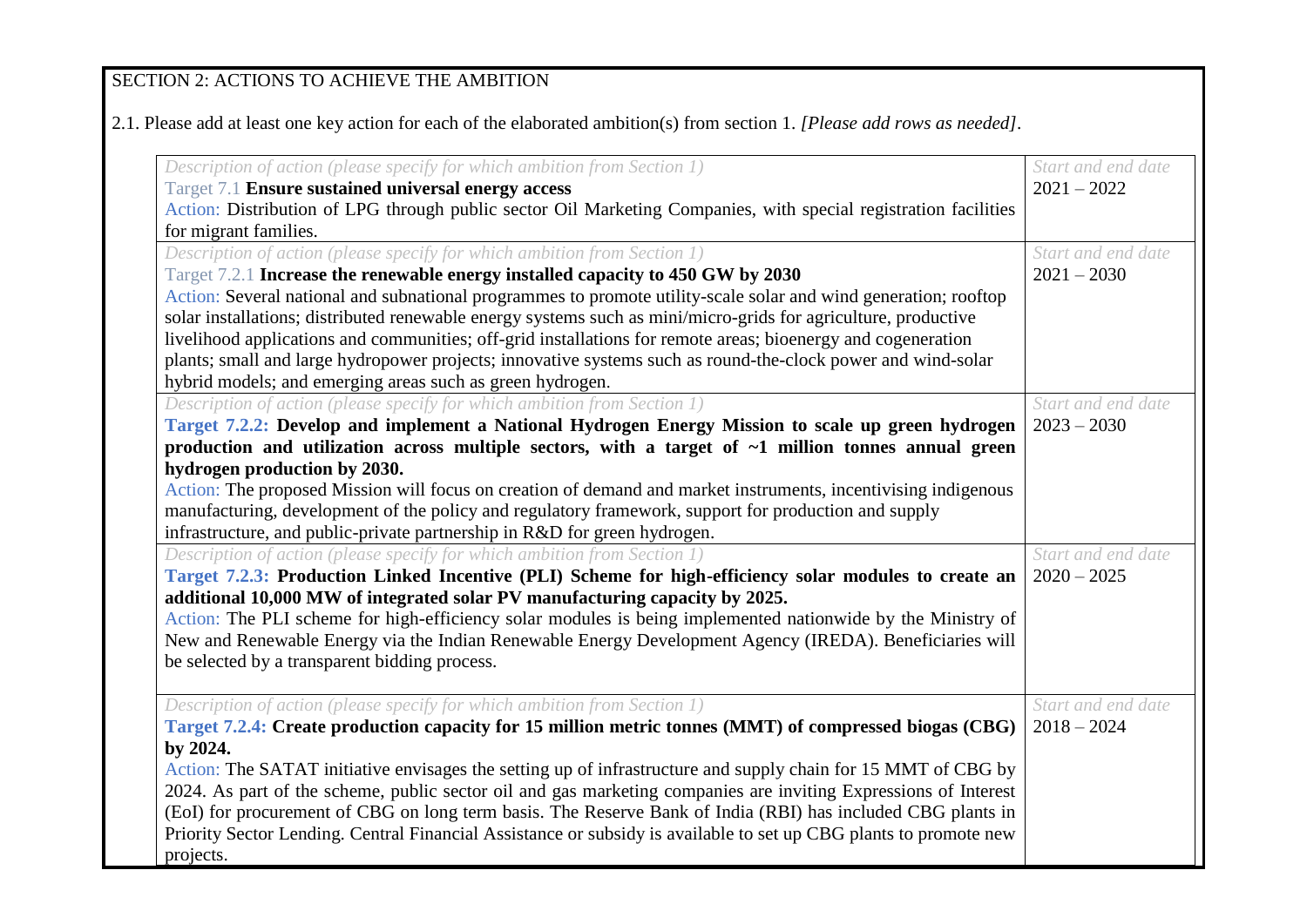| Description of action (please specify for which ambition from Section 1)                                           | Start and end date    |
|--------------------------------------------------------------------------------------------------------------------|-----------------------|
| Target 7.2.5: Achieve 20% ethanol blending in petrol by Ethanol Supply Year (ESY) 2025-26.                         | <b>Ethanol Supply</b> |
| Action: Bioethanol feedstock has been expanded to include damaged food grains in addition to sugar-based           | Year (ESY) 2014-      |
| sources. The Government of India is encouraging sugar mills and distilleries to enhance distillation capacities by | 15 to 2025-26         |
| facilitating loans from banks with interest subvention up to 6%. This Ethanol is procured by public sector Oil     |                       |
| <b>Marketing Companies.</b>                                                                                        |                       |
| Description of action (please specify for which ambition from Section 1)                                           | Start and end date    |
| Target 7.3.1: Enhance energy efficiency in agriculture, buildings, industries and transportation sectors           | $2015 - 2030$         |
| while also promoting energy efficient appliances/equipment                                                         |                       |
| Action: Extend PAT to more sectors, S&L to more appliances; 100% LED street lighting; Ensuring compliance          |                       |
| with ECBC; enable data, technologies, finance for demand side management; promote energy efficient                 |                       |
| technologies across sectors; create standardised sectoral Monitoring, Reporting and Verification (MRV)             |                       |
| protocols; create knowledge sharing platforms; capacity building and awareness creation.                           |                       |
|                                                                                                                    |                       |

# **SECTION 3: OUTCOMES**

3.1*.* Please add at least one measurable and time-based outcome for **each** of the actions from section 2. *[Please add rows as needed].*

| Outcome<br>Target 7.1 Ensure sustained universal energy access                                                       | Date<br>2022 |
|----------------------------------------------------------------------------------------------------------------------|--------------|
| Outcome: Achieve universal access to LPG in India as a clean cooking fuel; reduction in ambient air pollution and    |              |
| corresponding reduction in exposure to indoor air pollution of women and families                                    |              |
| • Impact – Jobs: Greater participation of women in formal economic activities; additional jobs in the Oil Marketing  |              |
| Companies and their channel partners                                                                                 |              |
| Impact – Growth: Improved workforce productivity due to lower exposure to air pollution and associated co-           |              |
| morbidities                                                                                                          |              |
| Impact – Health: Reduction in premature deaths and morbidity due to indoor air pollution                             |              |
| Impact – Sustainability: Reduction in forest degradation and emissions intensity due to lower dependence on firewood |              |
| Impact – Other Countries: Reduction in transboundary air pollution associated with the use of firewood and biomass   |              |
| Impact – SDGs: SDG 3: Good health and well-being   SDG 5: Gender equality   SDG 7: Affordable and clean energy       |              |
| SDG 8: Decent work and economic growth   SDG 11: Sustainable cities and communities   SDG 13: Climate action         |              |
|                                                                                                                      |              |
| Iutcome                                                                                                              | Date         |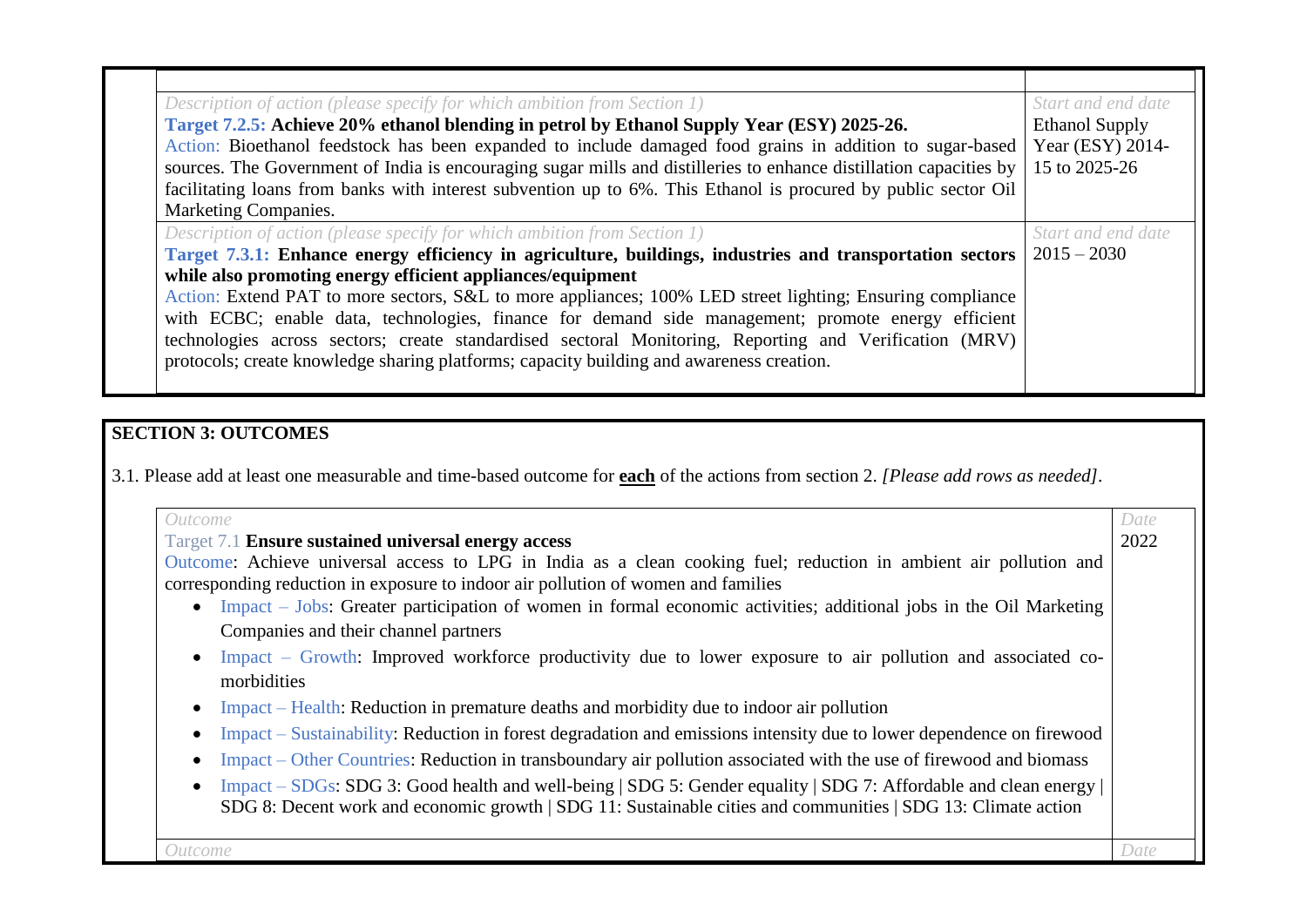| Target 7.2.1 Increase the renewable energy installed capacity to 450 GW by 2030                                                                                                                                                                                                                                                                                                                                                                                                                                                                                                                                                                                                                                                                                                                                                                                                                                                                                                                                                                                                                                                                                                            | 2030 |
|--------------------------------------------------------------------------------------------------------------------------------------------------------------------------------------------------------------------------------------------------------------------------------------------------------------------------------------------------------------------------------------------------------------------------------------------------------------------------------------------------------------------------------------------------------------------------------------------------------------------------------------------------------------------------------------------------------------------------------------------------------------------------------------------------------------------------------------------------------------------------------------------------------------------------------------------------------------------------------------------------------------------------------------------------------------------------------------------------------------------------------------------------------------------------------------------|------|
| Outcome: Increase in the share of renewables in grid-interactive installed capacity and resultant decarbonisation of the grid                                                                                                                                                                                                                                                                                                                                                                                                                                                                                                                                                                                                                                                                                                                                                                                                                                                                                                                                                                                                                                                              |      |
| leading to reduced emissions; increase in domestic manufacturing capacity, etc.                                                                                                                                                                                                                                                                                                                                                                                                                                                                                                                                                                                                                                                                                                                                                                                                                                                                                                                                                                                                                                                                                                            |      |
| • Impact – Jobs: Estimated ~7,00,000 new jobs to be created by 2030 (India's RE sector employs over 1,00,000 full-                                                                                                                                                                                                                                                                                                                                                                                                                                                                                                                                                                                                                                                                                                                                                                                                                                                                                                                                                                                                                                                                         |      |
| time skilled and unskilled workers as of 2019-20).                                                                                                                                                                                                                                                                                                                                                                                                                                                                                                                                                                                                                                                                                                                                                                                                                                                                                                                                                                                                                                                                                                                                         |      |
| Impact – Sustainability: Decarbonisation of electricity generation, which contributes 40% of India's GHG emissions.<br>$\bullet$                                                                                                                                                                                                                                                                                                                                                                                                                                                                                                                                                                                                                                                                                                                                                                                                                                                                                                                                                                                                                                                           |      |
| Impact – Other Countries: Reduction in transboundary air-pollution; experience, technology and services sharing with                                                                                                                                                                                                                                                                                                                                                                                                                                                                                                                                                                                                                                                                                                                                                                                                                                                                                                                                                                                                                                                                       |      |
| ISA Member Countries.                                                                                                                                                                                                                                                                                                                                                                                                                                                                                                                                                                                                                                                                                                                                                                                                                                                                                                                                                                                                                                                                                                                                                                      |      |
| Impact – SDGs: SDG 3: Good health and well-being   SDG 7: Affordable and clean energy   SDG 8: Decent work and<br>$\bullet$<br>economic growth   SDG 9: Industry, innovation and infrastructure   SDG 11: Sustainable cities and communities<br>SDG 13: Climate action                                                                                                                                                                                                                                                                                                                                                                                                                                                                                                                                                                                                                                                                                                                                                                                                                                                                                                                     |      |
| Outcome                                                                                                                                                                                                                                                                                                                                                                                                                                                                                                                                                                                                                                                                                                                                                                                                                                                                                                                                                                                                                                                                                                                                                                                    | Date |
| Target 7.2.2: Develop and implement a National Hydrogen Energy Mission to scale up green hydrogen production<br>and utilization across multiple sectors, with a target of ~1 million tonnes annual green hydrogen production by 2030.<br>Outcome: The Actions are expected to lead to Green Hydrogen production capacity of about 1 Million Tonne per annum by<br>2030; cumulative installation of about 15 GW of domestically manufactured electrolysers; about 30 GW of renewable energy<br>deployment for production of Green Hydrogen; about 9 million tonnes per annum of carbon emissions reduction from the<br>hard-to-abate sectors; development of indigenous supply chains including manufacturing of electrolysers; development of<br>robust policy and regulatory framework; and development of cutting edge R&D capabilities in Indian industry and<br>institutions.<br>Impact – Jobs: Local job creation across different elements of the hydrogen value chains.<br>$\bullet$<br>Impact – Growth: Economic value addition through domestic manufacturing of hydrogen supply chain components.<br>Impact – Sustainability: Reduced emissions from hard-to-abate sectors.<br>٠ | 2030 |
| Impact – Other Countries: India can contribute to global hydrogen economy through export of Electrolysers, green<br>$\bullet$                                                                                                                                                                                                                                                                                                                                                                                                                                                                                                                                                                                                                                                                                                                                                                                                                                                                                                                                                                                                                                                              |      |
| hydrogen and green ammonia                                                                                                                                                                                                                                                                                                                                                                                                                                                                                                                                                                                                                                                                                                                                                                                                                                                                                                                                                                                                                                                                                                                                                                 |      |
| Impact – SDGs: SDG 7: Affordable and clean energy   SDG 8: Decent work and economic growth   SDG 9: Industry,<br>$\bullet$<br>innovation and infrastructure                                                                                                                                                                                                                                                                                                                                                                                                                                                                                                                                                                                                                                                                                                                                                                                                                                                                                                                                                                                                                                |      |
| Outcome                                                                                                                                                                                                                                                                                                                                                                                                                                                                                                                                                                                                                                                                                                                                                                                                                                                                                                                                                                                                                                                                                                                                                                                    | Date |
| Target 7.2.3: Production Linked Incentive (PLI) Scheme for high-efficiency solar modules to create an additional                                                                                                                                                                                                                                                                                                                                                                                                                                                                                                                                                                                                                                                                                                                                                                                                                                                                                                                                                                                                                                                                           | 2025 |
| 10,000 MW of integrated solar PV manufacturing capacity by 2025.                                                                                                                                                                                                                                                                                                                                                                                                                                                                                                                                                                                                                                                                                                                                                                                                                                                                                                                                                                                                                                                                                                                           |      |
| Outcome: This scheme will help India achieve the ambition of 450 GW renewable energy capacity by 2030.<br>Impact $-$ Jobs: About 30,000 direct and 1,20,000 indirect jobs are expected to be created in the solar modules sector                                                                                                                                                                                                                                                                                                                                                                                                                                                                                                                                                                                                                                                                                                                                                                                                                                                                                                                                                           |      |
| $\bullet$<br>via the PLI scheme.                                                                                                                                                                                                                                                                                                                                                                                                                                                                                                                                                                                                                                                                                                                                                                                                                                                                                                                                                                                                                                                                                                                                                           |      |
|                                                                                                                                                                                                                                                                                                                                                                                                                                                                                                                                                                                                                                                                                                                                                                                                                                                                                                                                                                                                                                                                                                                                                                                            |      |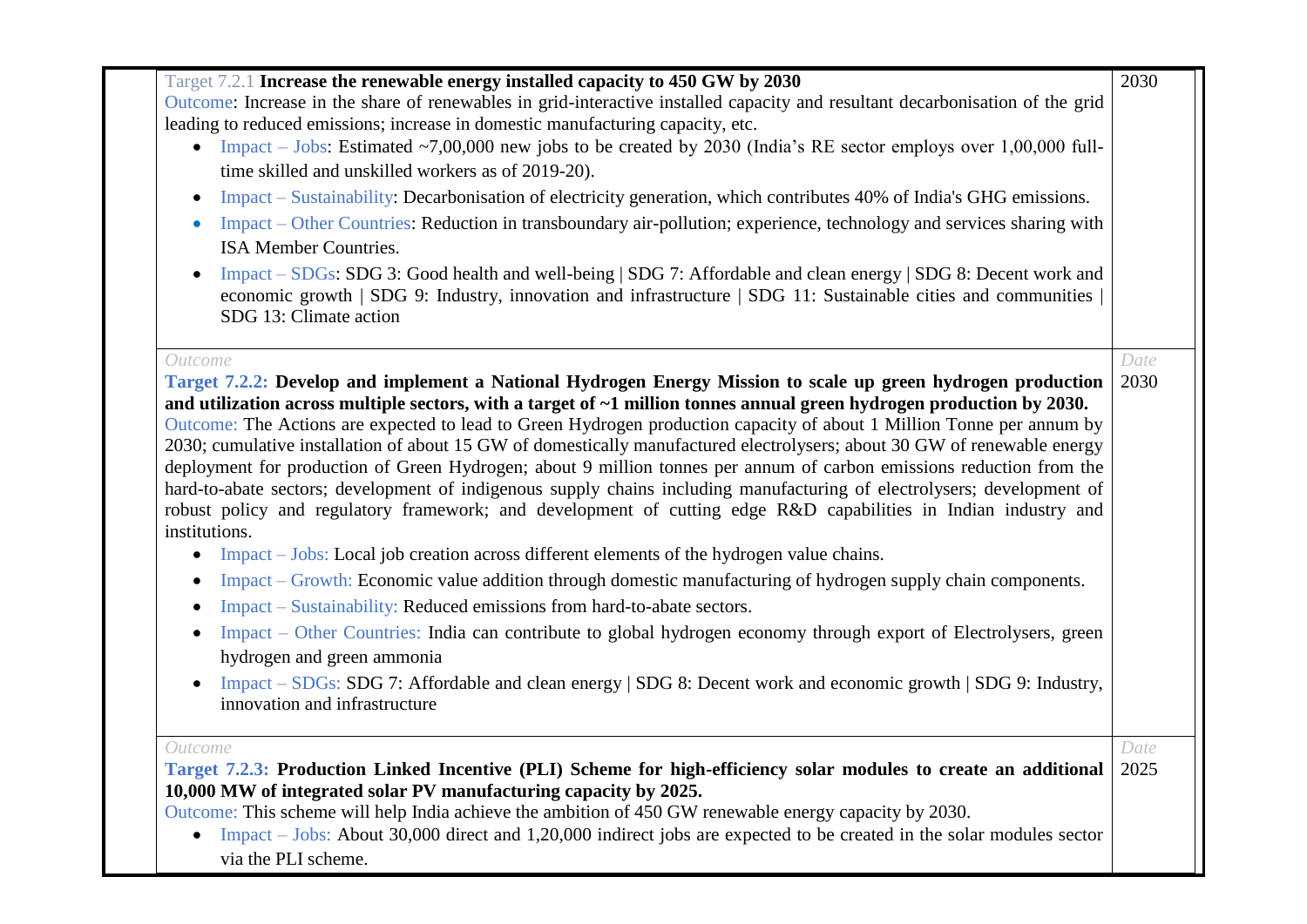| Impact – Growth: The PLI scheme will incentivise domestic and global players to build large scale capacity in India.<br>$\bullet$   |         |
|-------------------------------------------------------------------------------------------------------------------------------------|---------|
| Expected outcomes include an additional 10,000 MW of integrated solar PV manufacturing capacity; direct                             |         |
| investment of about INR 17,200 crore (USD 2.36 billion) in projects and in materials such as solar glass, back-sheets,              |         |
| and junction boxes.                                                                                                                 |         |
| Impact – SDGs: SDG 7: Affordable and clean energy   SDG 8: Decent work and economic growth   SDG 9: Industry,<br>$\bullet$          |         |
| innovation and infrastructure                                                                                                       |         |
| Outcome                                                                                                                             | Date    |
| Target 7.2.4: Create production capacity for 15 million metric tonnes (MMT) of compressed biogas (CBG) by 2024.                     | 2024    |
| Outcome: Will reduce dependence on fossil natural gas, leading to increased energy security, greater utilisation of organic         |         |
| wastes, and lower emissions.                                                                                                        |         |
| Impact – Jobs: 75,000 direct job opportunities and hundreds of thousands of indirect jobs; additional local jobs in biomass         |         |
| supply chains - collection, storage, processing and transportation.                                                                 |         |
| Impact – Growth: Circular economy benefits in developing productive uses of organic waste streams; enhanced energy                  |         |
| security through reduced import of natural gas and crude oil and consequent buffer against crude oil/gas price fluctuations;        |         |
| increasing farmer incomes.                                                                                                          |         |
| Impact – Sustainability: Avoided use of fossil natural gas in various demand centres; can sustainably utilise and treat organic     |         |
| fractions of municipal solid waste, animal waste, organic industrial waste, and other organic waste streams.                        |         |
| Impact – SDGs: SDG 6: Clean water and sanitation   SDG 7: Affordable and clean energy   SDG 8: Decent work and                      |         |
| economic growth   SDG 9: Industry, innovation and infrastructure   SDG 11: Sustainable cities and communities                       |         |
| Outcome                                                                                                                             | Date    |
| Target 7.2.5: Achieve 20% ethanol blending in petrol by Ethanol Supply Year (ESY) 2025-26.                                          | Ethanol |
| Outcome: Biofuel ethanol will be blended 20% with petrol which will reduce equivalent import and use of petrol and                  | Supply  |
| consequent emissions.                                                                                                               | Year    |
| Impact – Growth: Will save foreign exchange of over INR 30,000 crore (USD 4 billion) annually by reduction in<br>$\bullet$          | (ESY)   |
| crude oil import, and thereby also increase energy security.                                                                        | 2025-26 |
| Impact – Sustainability: Will reduce Carbon monoxide emissions by 30-50% and hydrocarbon emissions by 20%.<br>$\bullet$             |         |
| Impact – SDGs: SDG 7: Affordable and clean energy   SDG 8: Decent work and economic growth   SDG 9: Industry,<br>$\bullet$          |         |
| innovation and infrastructure   SDG 11: Sustainable cities and communities                                                          |         |
| Outcome                                                                                                                             | Date    |
| Target 7.3.1: Enhance energy efficiency in agriculture, buildings, industries and transportation sectors while also                 | 2030    |
| promoting energy efficient appliances/equipment                                                                                     |         |
| Outcome: Enhanced energy efficiency will lead to lower energy consumption across industries, buildings, transportation and          |         |
| agriculture, and concomitant mitigation of CO <sub>2</sub> emissions. The activities proposed under ROSHANEE are expected to reduce |         |
| over 557 million tonnes of CO2 (thermal energy savings of 42.71 million tonnes of oil equivalent and 500 billion units of           |         |
| electricity savings at generation end) by 2030.                                                                                     |         |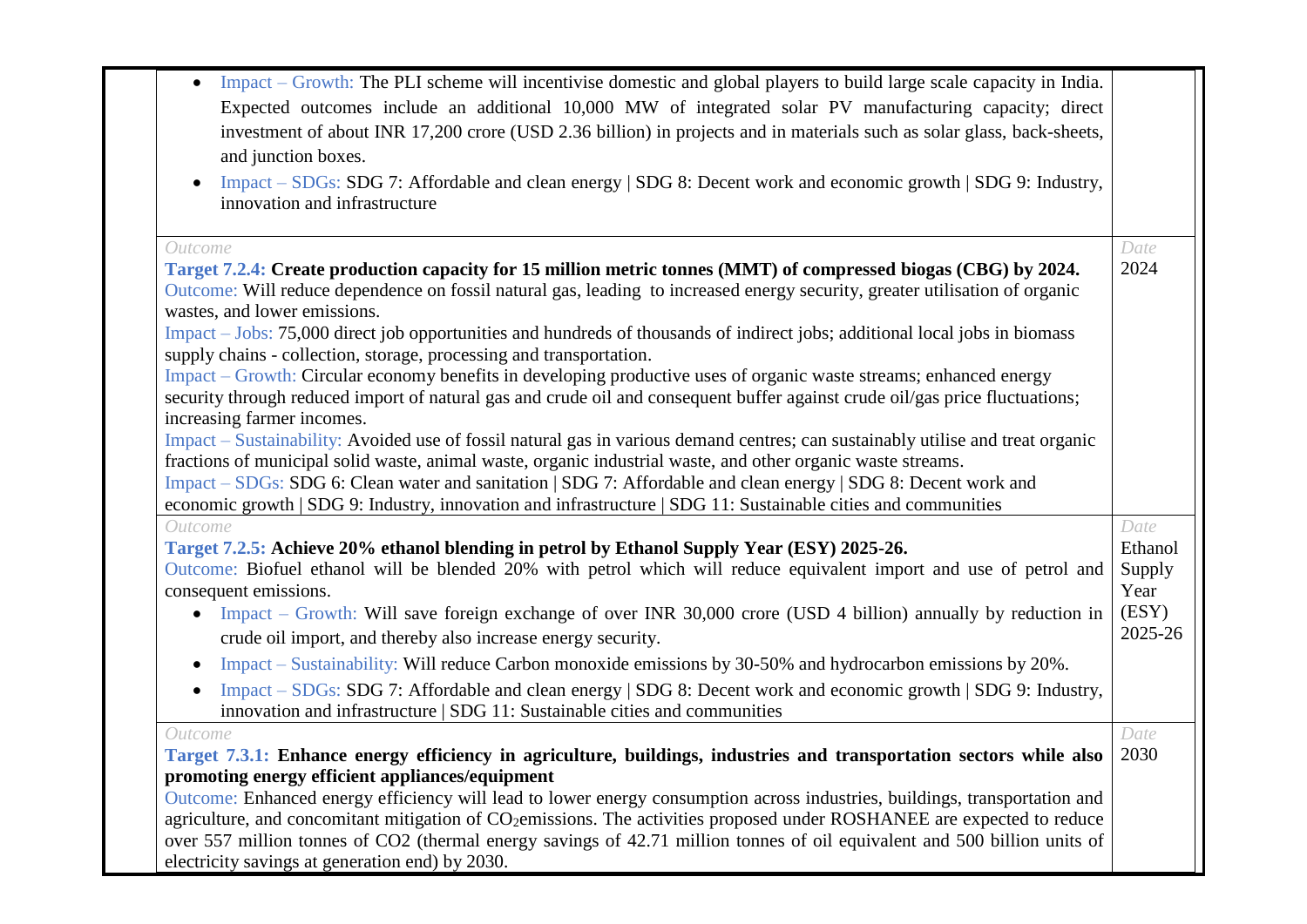- Impact Jobs: Creation of skilled jobs via upskilling of professionals and utility staff for energy efficiency across sectors through certification programmes and Massive Online Open Courses; job creation in ESCOs; reduced energy costs can potentially lead to improved production competitiveness in industries and agriculture, thus aiding in economic growth and job creation.
	- Impact Growth: Reduced expenditure on energy leading to increase in disposable incomes; reduced energy costs could lead to improved competitiveness of industrial and agricultural sectors.
	- Impact Sustainability: Reduced energy consumption levels and associated GHG emissions.
	- Impact Other Countries: India is catering to regional/global demand for energy efficient technology, products and services.
	- Impact SDGs: SDG 7: Affordable and clean energy | SDG 8: Decent work and economic growth | SDG 9: Industry, innovation and infrastructure | SDG 11: Sustainable cities and communities | SDG 13: Climate Action

# **SECTION 4: REQUIRED RESOURCES AND SUPPORT**

4.1. Please specify required finance and investments for **each** of the actions in section 2.

*Description of action (please specify for which ambition from Section 1)* 

Target 7.1 **Ensure sustained universal energy access** 

**Finance/investments**: Cost to be covered by India's Union Budget and Oil Marketing Companies.

*Description of action (please specify for which ambition from Section 1)*

Target 7.2.1 **Increase the renewable energy installed capacity to 450 GW by 2030** 

**Finance/investments**: A cumulative investment of INR 17,00,000 crore (USD 221 billion) is required to set up 450 GW renewable generation capacity, including the associated transmission and storage systems.

*Description of action (please specify for which ambition from Section 1)*

**Target 7.2.2: Develop and implement a National Hydrogen Energy Mission to scale up green hydrogen production and utilization across multiple sectors, with a target of ~1 million tonnes annual green hydrogen production by 2030. Finance/investments**: Total investment requirement of INR 1,50,000 crore (1 INR = 0.013 USD)

*Description of action (please specify for which ambition from Section 1)*

**Target 7.2.3: Production Linked Incentive (PLI) Scheme for high-efficiency solar modules to create an additional 10,000 MW of integrated solar PV manufacturing capacity by 2025.**

**Finance/investments**: Five-year budgetary allocation of INR 4,500 crore (USD 0.62 billion) under the PLI scheme.

*Description of action (please specify for which ambition from Section 1)*

**Target 7.2.4: Create production capacity for 15 million metric tonnes (MMT) of compressed biogas (CBG) by 2024. Finance/investments**: SATAT envisages investments of approx. INR 2,00,000 crore (USD 27.2 billion) in 5000 CBG plants to achieve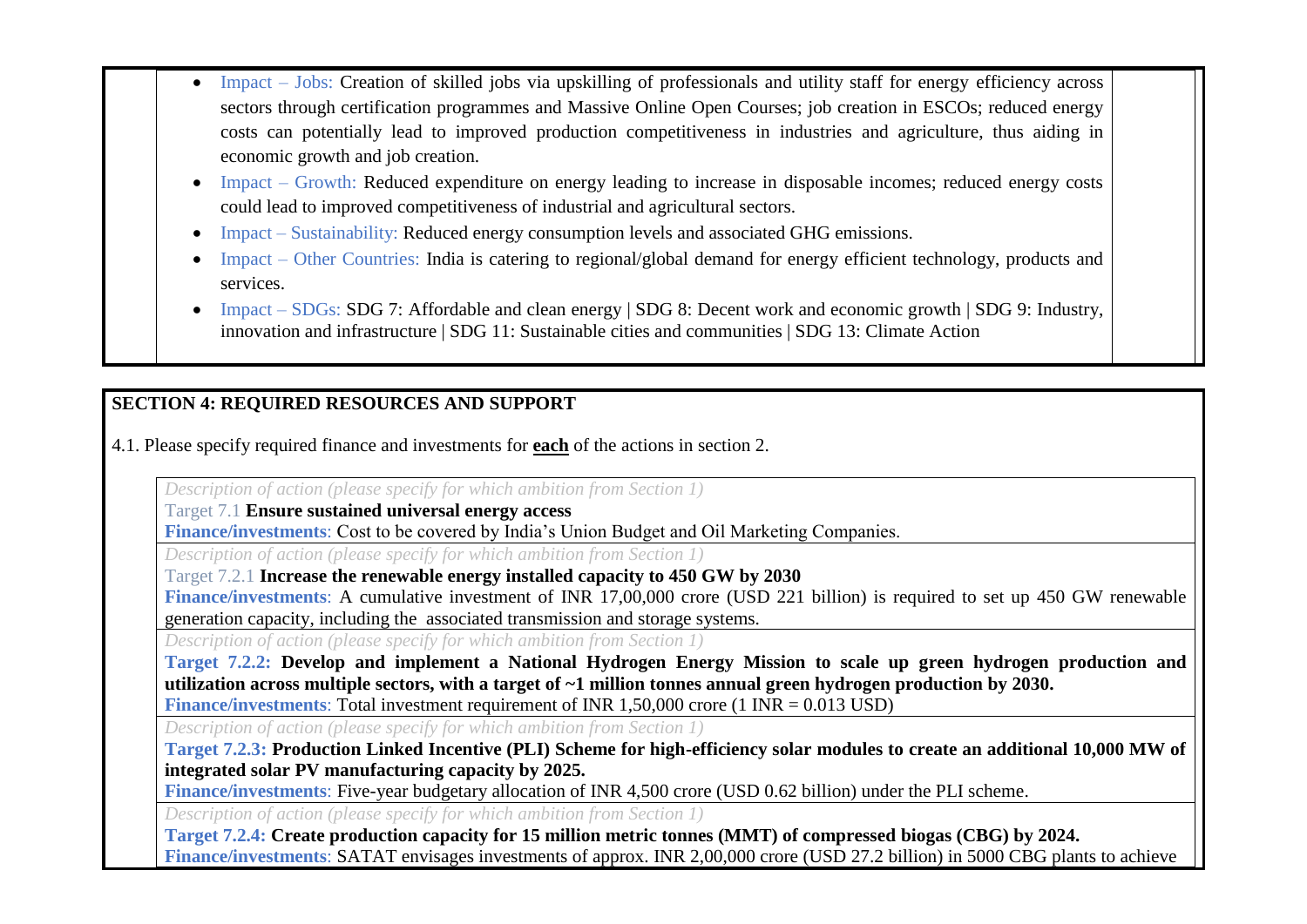15 MMT of CBG production capacity by 2024.

*Description of action (please specify for which ambition from Section 1)*

**Target 7.2.5: Achieve 20% ethanol blending in petrol by Ethanol Supply Year (ESY) 2025-26.**

**Finance/investments**: The Government of India expects INR 41,000 crore (USD 5.6 billion) investment in capacity addition and new distilleries to meet the target.

*Description of action (please specify for which ambition from Section 1)*

**Target 7.3.1: Enhance energy efficiency in agriculture, buildings, industries and transportation sectors while also promoting energy efficient appliances/equipment**

Finance/investments: Expenditure of ~INR 4202.71 crore (USD 0.60 billion) from 2021-22 to 2025-26 for agriculture, buildings, industries and transportation sectors; Around Rs 8,000 crores till 2024 for LED Street lighting; public/private partnerships, incubators and accelerators; ICT tools for energy efficiency; financial products to mobilise private investment in energy efficiency; capacity building among utilities, professionals and financial institutions on energy efficiency (1 INR = 0.013 USD). Promote low-cost finance, instalment schemes, etc. to enable adoption of energy-efficient products by all socioeconomic segments.

4.2. [For countries only] In case support is required for the actions in section 2, please select from below and describe the required support and specify for which action.

*[Examples of support for Member States could include: Access to low-cost affordable debt through strategic de-risking instruments, capacity building in data collection; development of integrated energy plans and energy transition pathways; technical assistance, etc.]*

| $\boxtimes$ Financing            | Description   Financing requirements have been listed for each target of this EC. India is hopeful of global<br>cooperation in this context.                                           |
|----------------------------------|----------------------------------------------------------------------------------------------------------------------------------------------------------------------------------------|
| $\Box$ In-Kind<br>contribution   | Description $N/A$                                                                                                                                                                      |
| $\boxtimes$ Technical<br>Support | <i>Description</i>   The EC targets for forward-looking and need considerable RD&D and technological innovation to<br>achieve. India is hopeful of global cooperation in this context. |
| $\Box$ Other/Please<br>specify   | Description $N/A$                                                                                                                                                                      |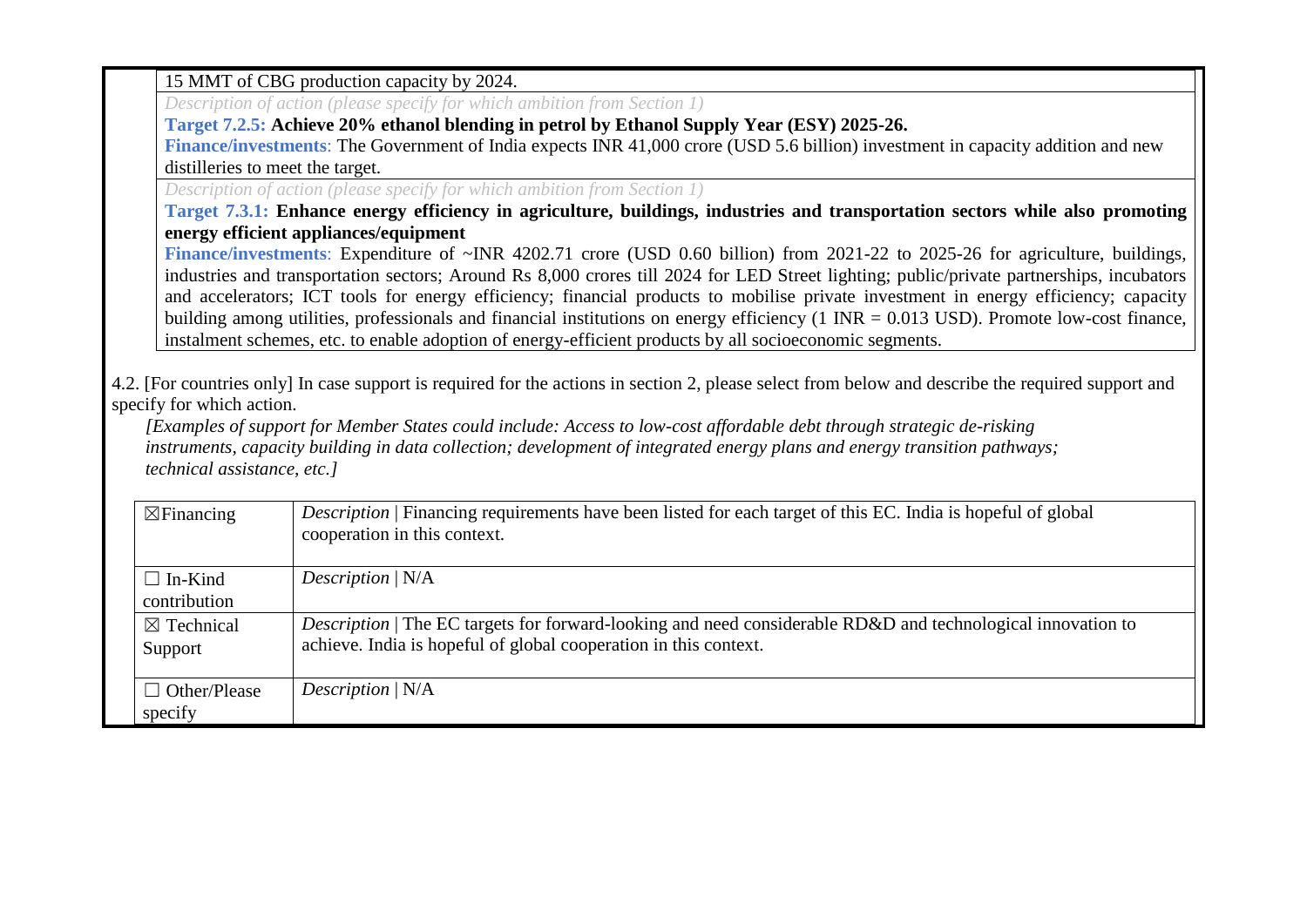## **SECTION 5: IMPACT**

5.1. Countries planned for implementation including number of people potentially impacted.

• India for national Energy Compacts | 1.3 billion citizens through the various interventions + partner countries for select interventions

5.2. Alignment with the 2030 Agenda for Sustainable Development – Please describe how **each** of the actions from section 2 impact advancing the SDGs by 2030.

*[up to 500 words, please upload supporting strategy documents as needed]* 

Alignment of each target with SDGs has been provided as part of the OUTCOMES segment for each target (earlier in the document).

5.3. Alignment with Paris Agreement and net-zero by 2050 - Please describe how **each** of the actions from section 2 align with the Paris Agreement and national NDCs (if applicable) and support the net-zero emissions by 2050. *[up to 500 words, please upload supporting strategy documents as needed]* 

Targets contribute directly to India's Nationally Determined Contribution at the CoP21 Paris Agreement of

• Achieving 40% share of non-fossil-fuel based installed power generation capacity by 2030.

• Reducing its share of emissions intensity of its GDP by 33-35% over 2005 levels by 2030.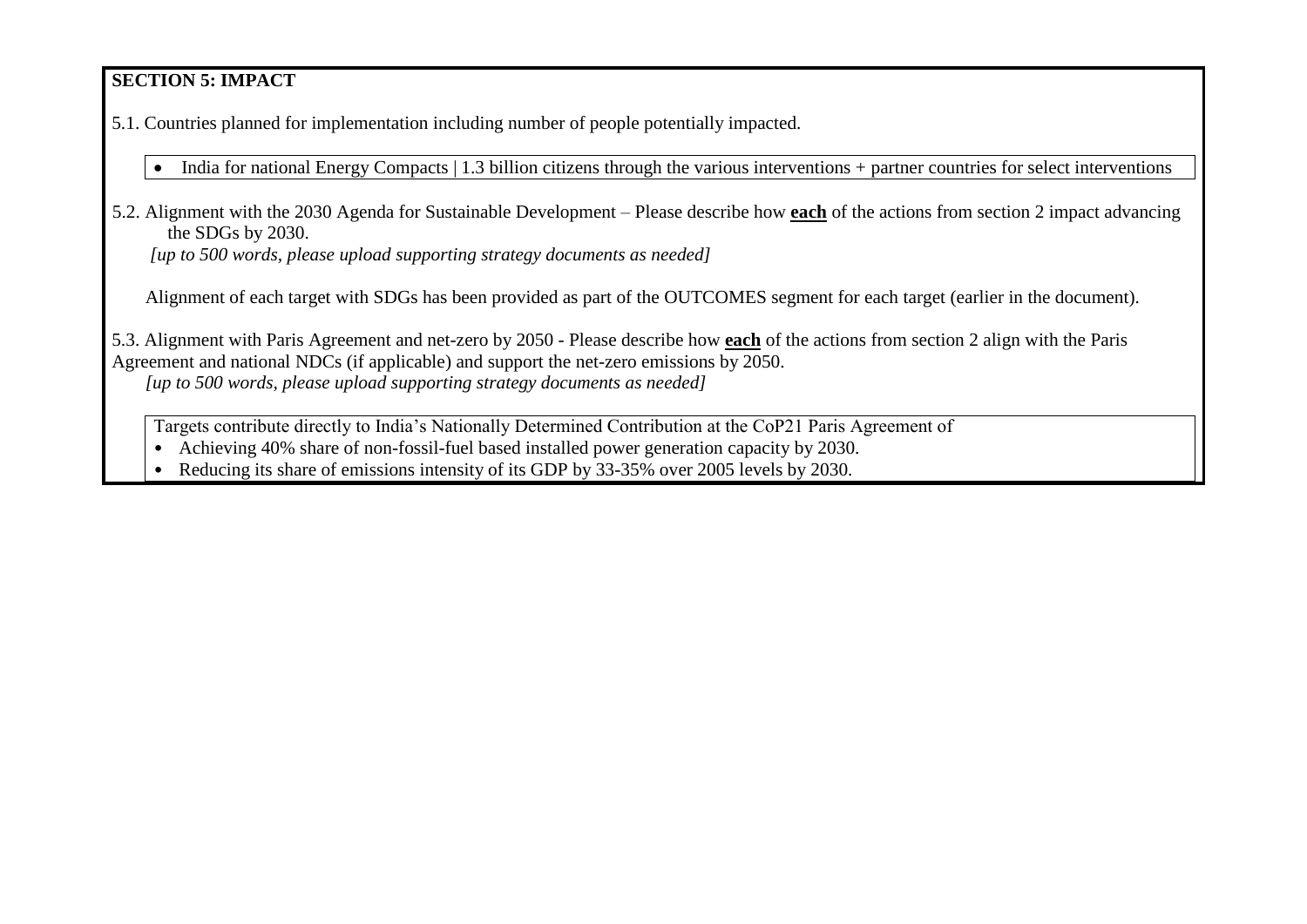#### **SECTION 6: MONITORING AND REPORTING**

6.1. Please describe how you intend to track the progress of the proposed outcomes in section 3. Please also describe if you intend to use other existing reporting frameworks to track progress on the proposed outcomes.

**All Energy Compact targets will be measured, regulated and reported through designated Government of India sources.**

*Outcome*

Target 7.1 **Ensure sustained universal energy access** 

**Reporting methodology**: Official data from the Ministry of Petroleum and Natural Gas, Govt of India and LPG data from Oil Marketing Companies.

*Outcome*

Target 7.2.1 **Increase the renewable energy installed capacity to 450 GW by 2030** 

**Reporting methodology**: Official data from the Ministry of New and Renewable Energy, Govt of India.

*Outcome*

**Target 7.2.2: Develop and implement a National Hydrogen Energy Mission to scale up green hydrogen production and utilization across multiple sectors, with a target of ~1 million tonnes annual green hydrogen production by 2030.** 

**Reporting methodology**: Official data from the Ministry of New and Renewable Energy, Government of India.

*Outcome*

**Target 7.2.3: Production Linked Incentive (PLI) Scheme for high-efficiency solar modules to create an additional 10,000 MW of integrated solar PV manufacturing capacity by 2025.**

**Reporting methodology**: Official data from the Ministry of New and Renewable Energy, Govt of India and the Indian Renewable Energy Development Agency (IREDA).

*Outcome*

**Target 7.2.4: Create production capacity for 15 million metric tonnes (MMT) of compressed biogas (CBG) by 2024.**

**Reporting methodology**: Official data from the Ministry of New and Renewable Energy and the Ministry of Petroleum and Natural Gas, Govt of India.

*Outcome*

**Target 7.2.5: Achieve 20% ethanol blending in petrol by Ethanol Supply Year (ESY) 2025-26.**

**Reporting methodology**: Blending volumes tracked by Oil Marketing Companies; official data from the Ministry of Petroleum and Natural Gas, Govt of India

*Outcome*

**Target 7.3.1: Enhance energy efficiency in agriculture, buildings, industries and transportation sectors while also promoting energy efficient appliances/equipment**

**Reporting methodology**: Official data from the Bureau of Energy Efficiency, Ministry of Power, Government of India and Energy Efficiency Services Limited, Ministry of Power, Government of India.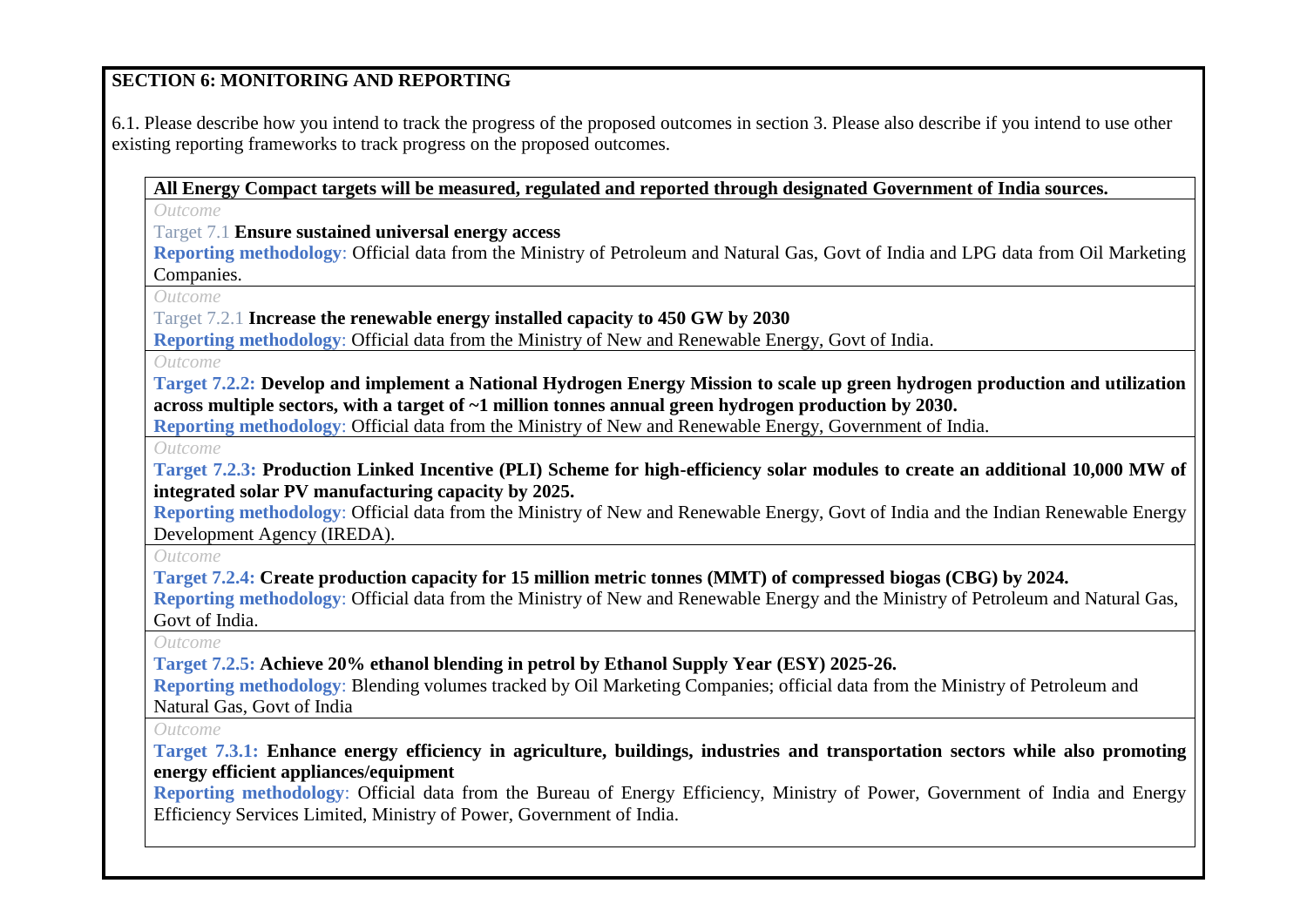#### **SECTION 7: GUIDING PRINCIPLES CHECK LIST**

Please use the checklist below to validate that the proposed Energy Compact is aligned with the guiding principles.

**I. Stepping up ambition and accelerating action** - Increase contribution of and accelerate the implementation of the SDG7 targets in support of the 2030 Agenda for Sustainable Development for Paris Agreement

*I. 1. Does the Energy Compact strengthen and/or add a target, commitment, policy, action related to SDG7 and its linkages to the other SDGs that results in a higher cumulative impact compared to existing frameworks?*   $\boxtimes$  Yes  $\Box$ No

*I.2. Does the Energy Compact increase the geographical and/or sectoral coverage of SDG7 related efforts?* ⊠Yes □No

*I.3. Does the Energy Compact consider inclusion of key priority issues towards achieving SDG7 by 2030 and the net-zero emission goal of the Paris Agreement by 2050 - as defied by latest global analysis and data including the outcome of the Technical Working Groups?* ☒  $Yes \Box No$ 

**II. Alignment with the 2030 agenda on Sustainable Development Goals** – Ensure coherence and alignment with SDG implementation plans and strategies by 2030 as well as national development plans and priorities.

*II.1. Has the Energy Compact considered enabling actions of SDG7 to reach the other sustainable development goals by 2030?*  $\boxtimes$ Yes  $\Box$ No

*II.2. Does the Energy Compact align with national, sectoral, and/or sub-national sustainable development strategies/plans, including SDG implementation plans/roadmaps?* ⊠Yes □No

*II.3. Has the Energy Compact considered a timeframe in line with the Decade of Action?*  $\boxtimes$ Yes  $\Box$ No

**III. Alignment with Paris Agreement and net-zero by 2050** - Ensure coherence and alignment with the Nationally Determined Contributions, long term net zero emission strategies.

*III.1. Has the Energy Compact considered a timeframe in line with the net-zero goal of the Paris Agreement by 2050?* □Yes □No N/A India does not have a net-zero target.

*III.2. Has the Energy Compact considered energy-related targets and information in the updated/enhanced NDCs?* □Yes □No N/A India's NDCs are till 2030. It has not declared any updated NDCs.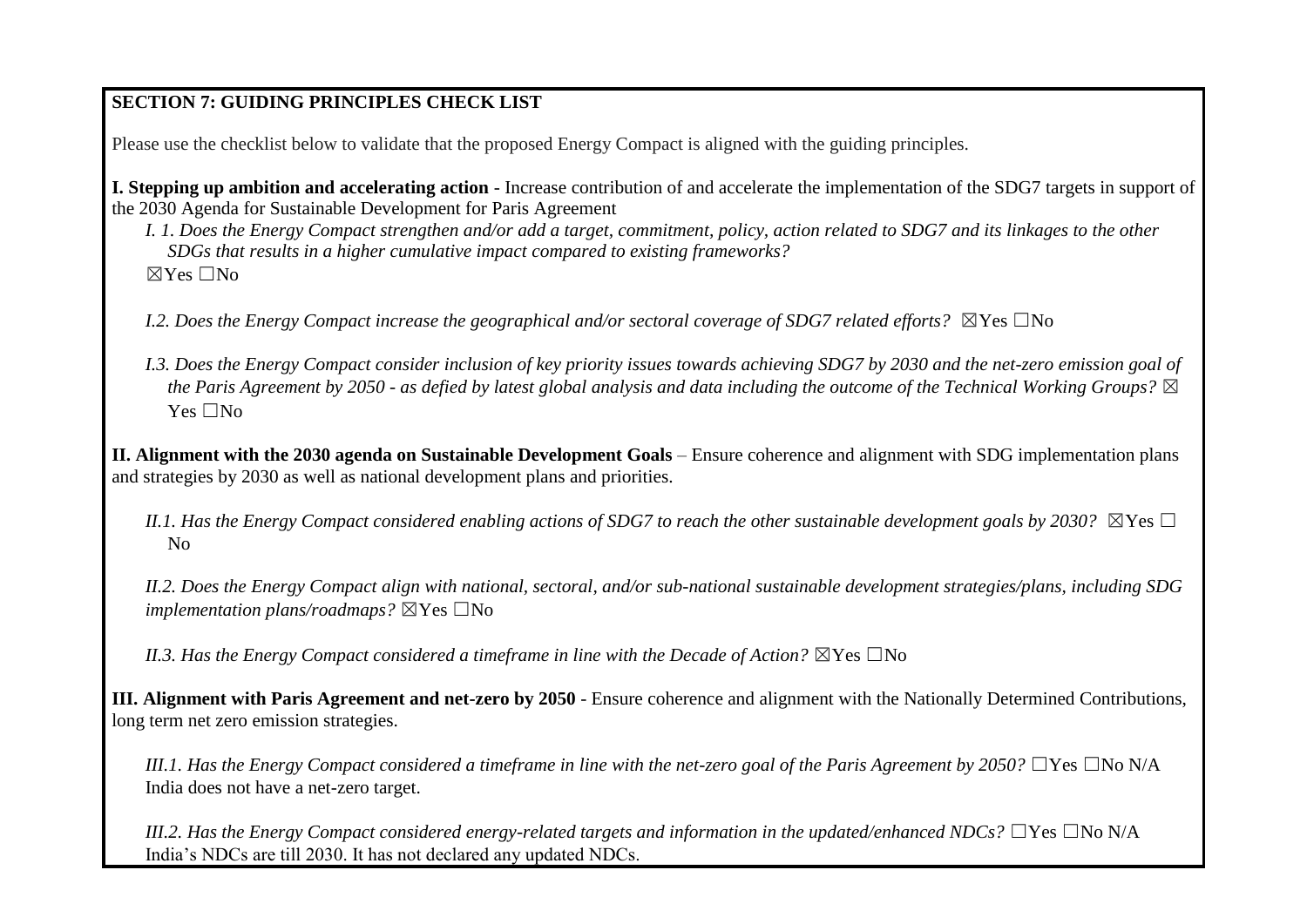*III.3. Has the Energy Compact considered alignment with reaching the net-zero emissions goal set by many countries by 2050?* □Yes □No N/A India does not have a net-zero target.

**IV. Leaving no one behind, strengthening inclusion, interlinkages, and synergies** - Enabling the achievement of SDGs and just transition by reflecting interlinkages with other SDGs.

*IV.1. Does the Energy Compact include socio-economic impacts of measures being considered?* ⊠Yes □No

*IV.2. Does the Energy Compact identify steps towards an inclusive, just energy transition?*  $\boxtimes$ Yes  $\Box$ No

*IV.3. Does the Energy Compact consider measures that address the needs of the most vulnerable groups (e.g. those impacted the most by energy transitions, lack of energy access)?*  $\boxtimes$  Yes  $\Box$  No

**V. Feasibility and Robustness -** Commitments and measures are technically sound, feasible, and verifiable based a set of objectives with specific performance indicators, baselines, targets and data sources as needed.

*V.1. Is the information included in the Energy Compact based on updated quality data and sectoral assessments, with clear and transparent methodologies related to the proposed measures?* ⊠Yes □No

*V.2. Has the Energy Compact considered inclusion of a set of SMART (specific, measurable, achievable, resource-based and time based) objectives?* ⊠Yes □No

*V.3. Has the Energy Compact considered issues related to means of implementation to ensure feasibility of measures proposed (e.g. cost*  and financing strategy, technical assistant needs and partnerships, policy and regulatory gaps, data and technology)?  $\boxtimes$ Yes  $\Box$ No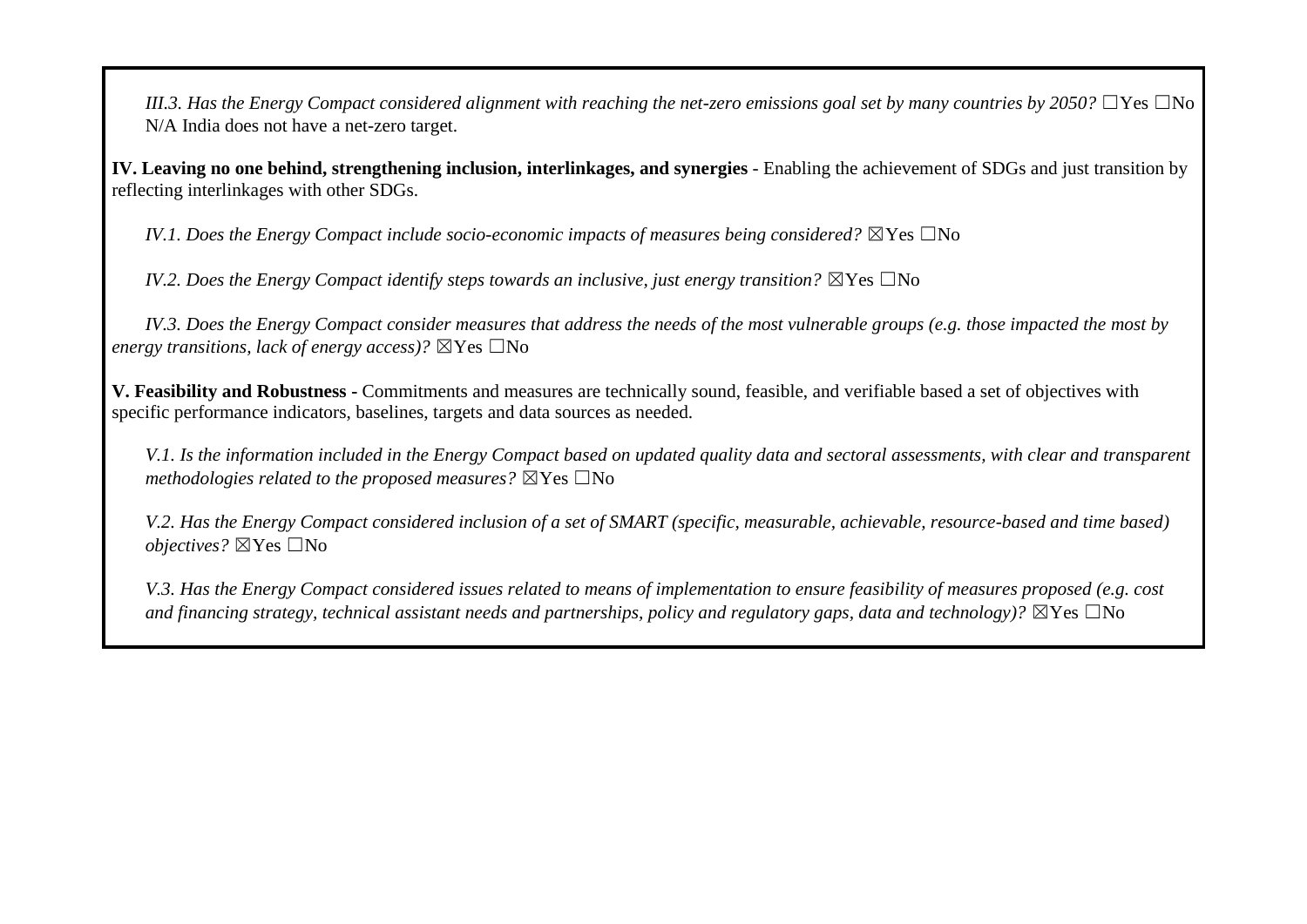## **SECTION 8: ENERGY COMPACT GENERAL INFORMATION**

8.1. Title/name of the Energy Compact

Energy Compact of the Government of India

8.2. Lead entity name (for joint Energy Compacts please list all parties and include, in parenthesis, its entity type, using entity type from below)

Ministry of New and Renewable Energy, Government of India

8.3. Lead entity type

| $\boxtimes$ Government               |
|--------------------------------------|
| $\Box$ Non-Governmental Organization |
| (NGO)                                |
| $\Box$ Private Sector                |

☐ Local/Regional Government  $\Box$  Civil Society organization/Youth  $\Box$  Philanthropic Organization

☐ Multilateral body /Intergovernmental Organization  $\Box$  Academic Institution /Scientific Community ☐ Other relevant actor

#### 8.4. Contact Information

Mr Dinesh D Jagdale, Joint Secretary – International Relations, Ministry of New and Renewable Energy, Government of India [d.jagdale@gov.in](mailto:d.jagdale@gov.in) cc [ir.mnre@nic.in](mailto:ir.mnre@nic.in) | Tel: +91 11 24361027

8.5. Please select the geographical coverage of the Energy Compact

☐Africa ☒Asia and Pacific ☐Europe ☐Latin America and Caribbean ☐North America ☐West Asia ☒Global

8.6. Please select the Energy Compact thematic focus area(s)

 $\boxtimes$  Energy Access  $\boxtimes$  Energy Transition  $\boxtimes$  Enabling SDGs through inclusive just Energy Transitions  $\boxtimes$  Innovation, Technology and Data

 $\Box$  Finance and Investment